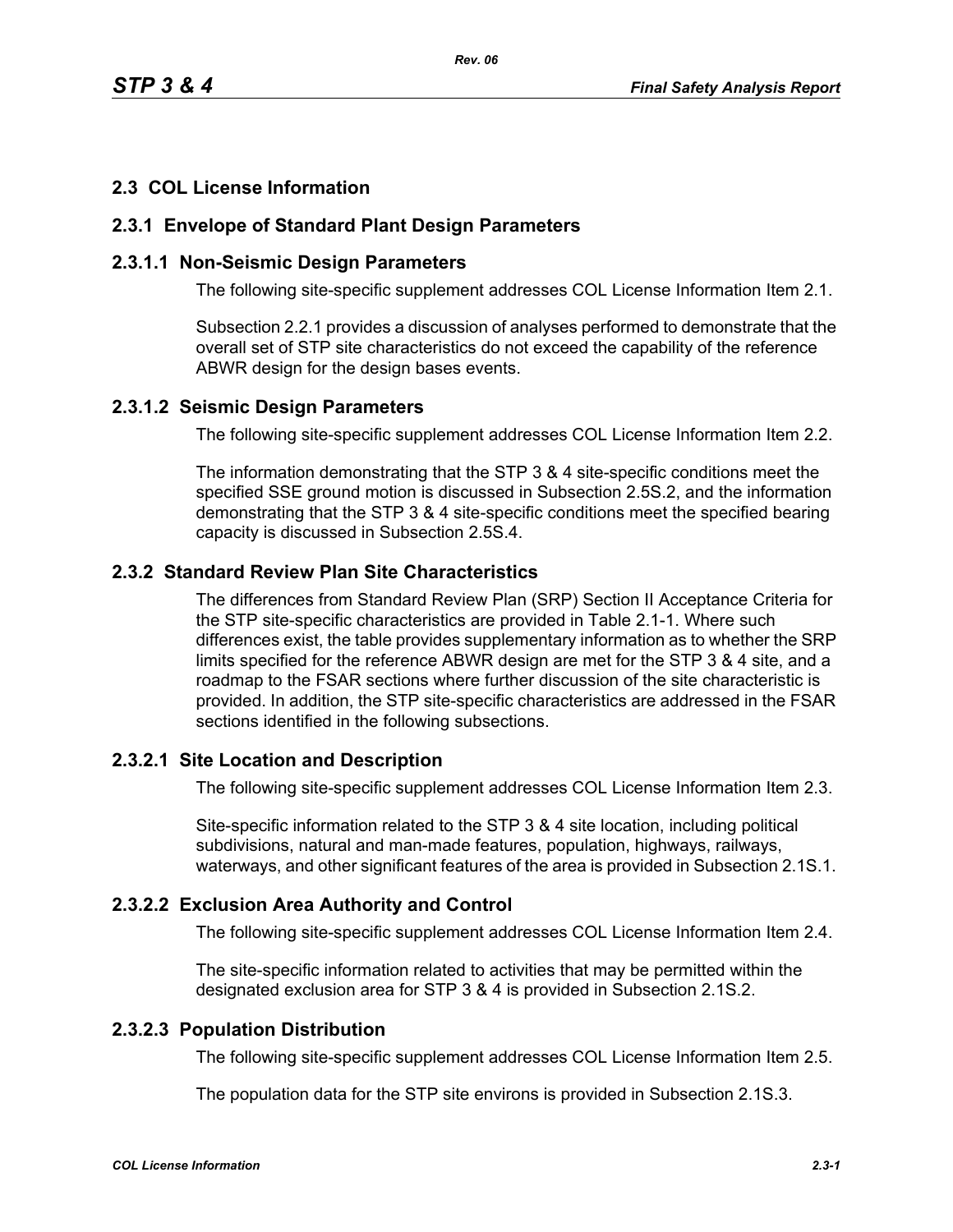### **2.3.2.4 Identification of Potential Hazards in Site Vicinity**

The following site-specific supplement addresses COL License Information Item 2.6.

Information with respect to industrial, military, and transportation facilities and routes to establish the presence and magnitude of potential external hazards at the STP site is provided in Subsections 2.2S.1 and 2.2S.2.

### **2.3.2.5 Evaluation of Potential Accidents**

The following site-specific supplement addresses COL License Information Item 2.7.

The potential accident situations in the vicinity of the STP site and the bases for which these potential accidents are accommodated in the design are provided in Subsection 2.2S.3.

### **2.3.2.6 External Impact Hazards**

The following site-specific supplemental information addresses COL License Information Item 2.8.

A review and evaluation of the effects on the protection criteria of external impact hazards at the STP site, such as general aviation or nearby explosions, is provided in Subsection 2.2S.3.

### **2.3.2.7 Local Meteorology**

The following site-specific supplement addresses COL License Information Item 2.9.

A description of the local meteorology for the STP site is provided in Subsection 2.3S.2.

#### **2.3.2.8 Onsite Meteorological Measurements Program**

The following site-specific supplement addresses COL License Information Item 2.10.

A description of the onsite meteorological measurements program for STP 3 & 4 is provided in Subsection 2.3S.3.

### **2.3.2.9 Short-Term Dispersion Estimates for Accidental Atmospheric Releases**

The following site-specific supplement addresses COL License Information Item 2.11.

The STP 3 & 4 site-specific short-term dispersion estimates are provided in Subsection 2.3S.4. This information is used to ensure that the envelope values provided in Tables 15.6-3, 15.6-7, 15.6-13, 15.6-14 and 15.6-18 of relative concentrations are not exceeded for the STP site.

### **2.3.2.10 Long-Term Diffusion Estimates**

The following site-specific supplement addresses COL License Information Item 2.12.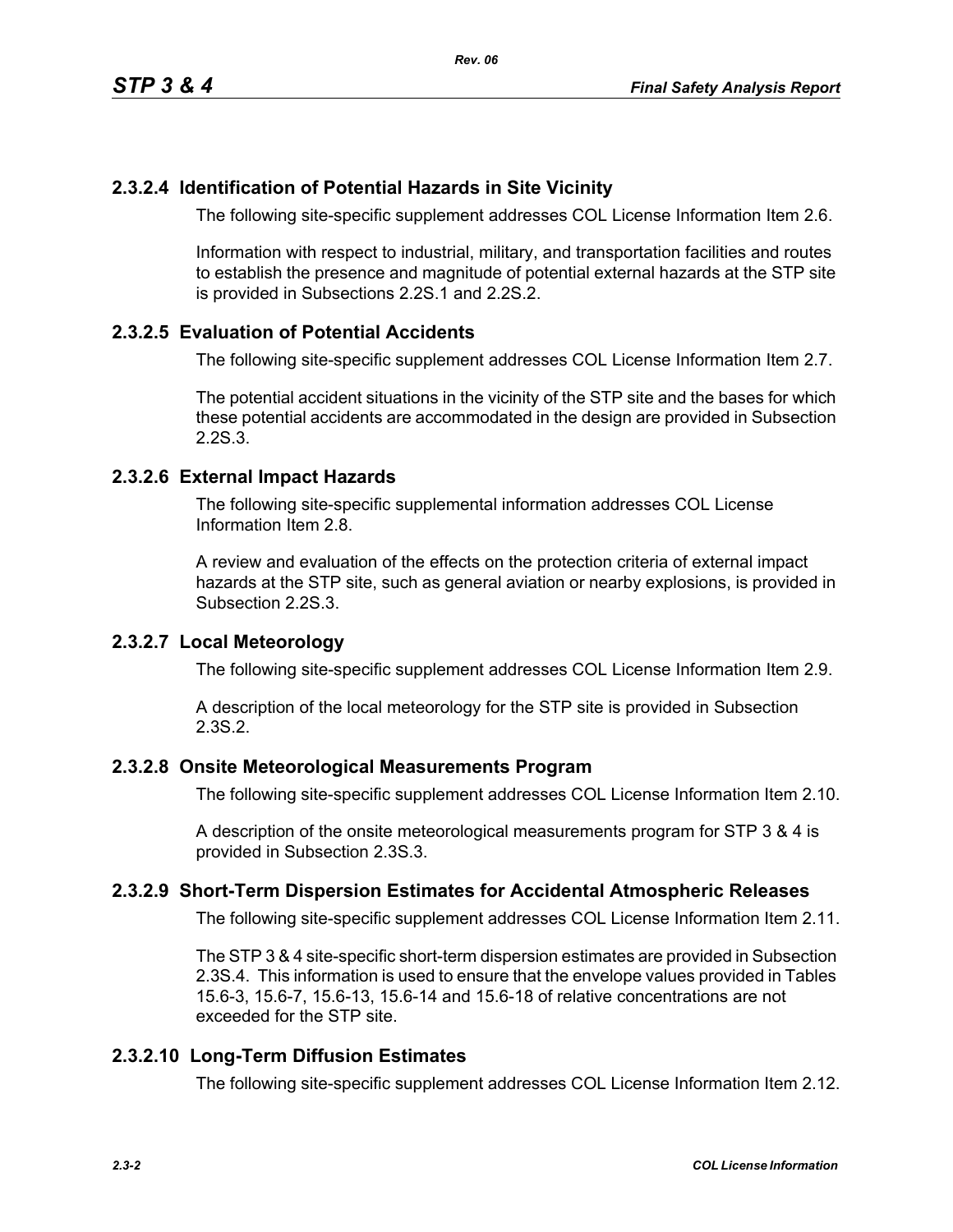The annual average atmospheric dispersion values for reactive releases are provided in Subsection 2.3S.5.

## **2.3.2.11 Hydrologic Description**

The following site-specific supplement addresses COL License Information Item 2.13.

A detailed description of all major hydrologic features on or in the vicinity of the STP site is provided in Subsection 2.4S.1. A specific description of the site and all safetyrelated elevations, structures, exterior accesses, equipment, and systems from the standpoint of hydrology considerations is also provided in Subsection 2.4S.1.

### **2.3.2.12 Floods**

The following site-specific supplement addresses COL License Information Item 2.14.

Site-specific information related to historical flooding and potential flooding at the STP site, including flood history, flood design considerations, and effects of local intense precipitation, is provided in Subsection 2.4S.2.

### **2.3.2.13 Probable Maximum Flood on Streams and Rivers**

The following site-specific supplement addresses COL License Information Item 2.15.

Site-specific information related to design-basis flooding at the STP site and the extent of flood protection required for the STP 3 & 4 safety-related structures, systems, and components (SSCs) is provided in Section 2.4S.3.

### **2.3.2.14 Ice Effects**

The following site-specific supplement addresses COL License Information Item 2.16.

The evaluation demonstrating that safety-related facilities and the water supply for STP 3 & 4 are not affected by ice flooding or blockage is provided in Subsection 2.4S.7.

#### **2.3.2.15 Cooling Water Channels and Reservoirs**

The following site-specific supplement addresses COL License Information Item 2.17.

The basis for the hydraulic design of the main cooling reservoir (MCR) and channels used to transport and impound the cooling water supply for STP 3 & 4 is provided in Subsection 2.4S.8.

# **2.3.2.16 Channel Diversions**

The following site-specific supplement addresses COL License Information Item 2.18.

Site-specific information related to channel diversion for the STP site is provided in Subsection 2.4S.9.

# **2.3.2.17 Flooding Protection Requirements**

The following site-specific supplement addresses COL License Information Item 2.19.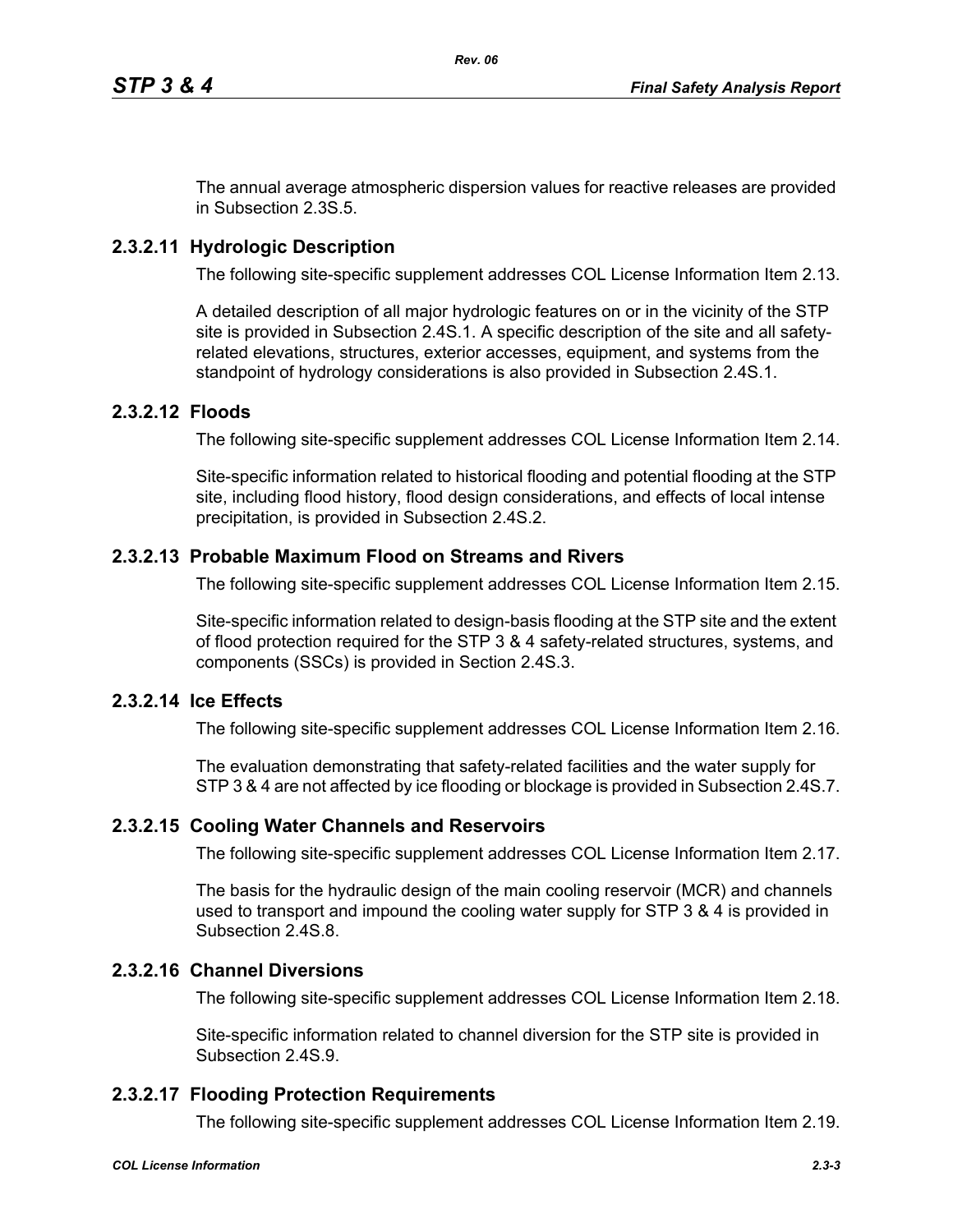Information related to the flooding protection requirements for the STP site is provided in Subsection 2.4S.10.

## **2.3.2.18 Cooling Water Supply**

The following site-specific supplement addresses COL License Information Item 2.20.

The natural events that may reduce or limit the available cooling water supply and the measures taken to ensure that an adequate water supply exists to operate and shut down STP 3 & 4 are identified in Subsection 2.4S.11.

## **2.3.2.19 Accidental Release of Liquid Effluents in Ground and Surface Waters**

The following site-specific supplement addresses COL License Information Item 2.21.

The ability of the surface water environment at the STP site to disperse, dilute, or concentrate accidental releases is discussed in Subsection 2.4S.13. The effects of these releases on existing and known future uses of surface water resources are discussed in Subsections 2.4S.12 and 2.4S.13.

### **2.3.2.20 Technical Specifications and Emergency Operation Requirement**

The following site-specific supplement addresses COL License Information Item 2.22.

Flood protection measures for the STP 3 & 4 safety-related facilities, and provisions used to ensure that an adequate water supply is available to shut down and cool the reactor, are described in Subsection 2.4S.14. The need for technical specifications and/or emergency procedures to ensure these measures is also discussed in Subsection 2.4S.14.

### **2.3.2.21 Basic Geological and Seismic Information**

The following site-specific supplement addresses COL License Information Item 2.23.

Site-specific information related to regional and site physiography, geomorphology, stratigraphy, lithology, and tectonics for the STP site is provided in Subsection 2.5S.1.

### **2.3.2.22 Vibratory Ground Motion**

The following site-specific supplement addresses COL License Information Item 2.24.

The STP 3 & 4 site-specific geological, seismological, and geotechnical data, including a comparison of the site-specific SSE (ground motion response spectra) to the design ground spectra (certified seismic design response spectra) in Subsection 2.3.1.2, are discussed in Subsection 2.5S.2.

### **2.3.2.23 Surface Faulting**

The following site-specific supplement addresses COL License Information Item 2.25.

The site-specific geological data used to evaluate surface faulting at STP 3 & 4 is provided in Subsection 2.5S.3.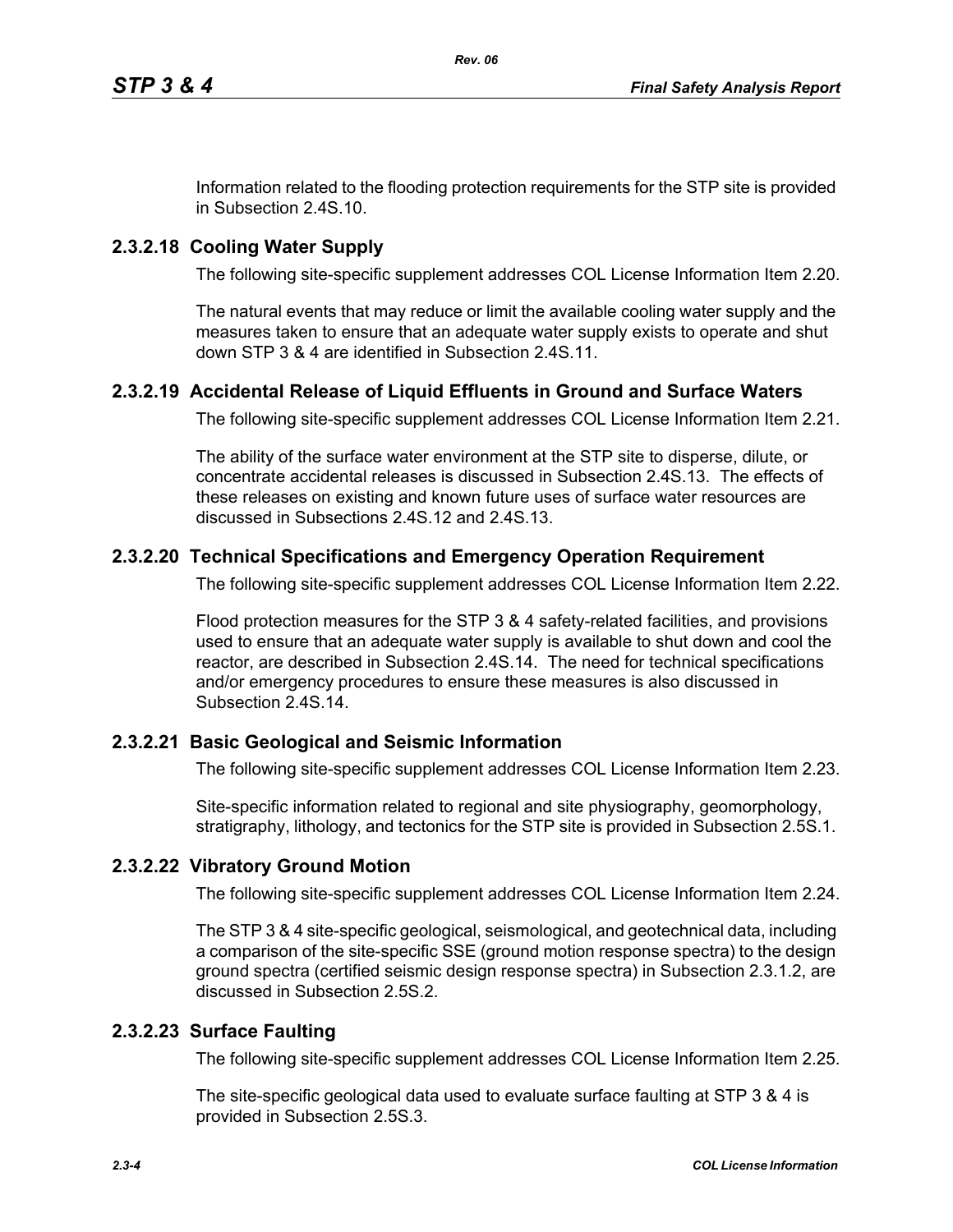### **2.3.2.24 Stability of Subsurface Material and Foundation**

The following site-specific supplement addresses COL License Information Item 2.26.

Information concerning the properties and stability of site-specific soils and rocks under both static and dynamic conditions including the vibratory ground motions associated with the STP site-specific SSE is provided in Subsections 2.5S.2 and 2.5S.4.

### **2.3.2.25 Site and Facilities**

The following site-specific supplement addresses COL License Information Item 2.27.

The detailed description of the STP site conditions and geologic features is provided in Subsection 2.5S.1. This description includes site topographical features and the location of various Seismic Category I structures and appurtenances (pipelines, channels, etc.) with respect to the source of normal and emergency cooling water.

### **2.3.2.26 Field Investigations**

The following site-specific supplement addresses COL License Information Item 2.28.

A discussion of field investigations conducted at the STP site is provided in Subsection 2.5S.4, including the type, quantity, extent, and purpose of the field explorations. Subsection 2.5S.4 and associated appendices include logs of the borings and test pits and results of geophysical surveys, presented in tables and profiles. Records of field permeability tests and other special field tests are also provided.

### **2.3.2.27 Laboratory Investigations**

The following site-specific supplement addresses COL License Information Item 2.29.

The number and type of laboratory tests conducted to assess the STP site and the location of samples taken as part of the field investigations are provided in tabular form in Subsection 2.5S.4. The results of laboratory tests on disturbed and undisturbed soil samples obtained from field investigations are also provided in Subsection 2.5S.4.

## **2.3.2.28 Subsurface Conditions**

The following site-specific supplement addresses COL License Information Item 2.30.

Details on subsurface conditions at the STP site are provided in Subsections 2.4S.12, 2.5S.1, 2.5S.2, and 2.5S.4. The subsurface conditions were investigated and the details are provided on the engineering classifications and descriptions of the soils supporting the foundations for STP 3 & 4. The information discussed includes the history of soil deposition and erosion, past and present groundwater levels, other preloading influences, and any soil characteristics that may present a hazard to plant safety. Profiles through the Seismic Category I structures are provided that show generalized subsurface features beneath these structures.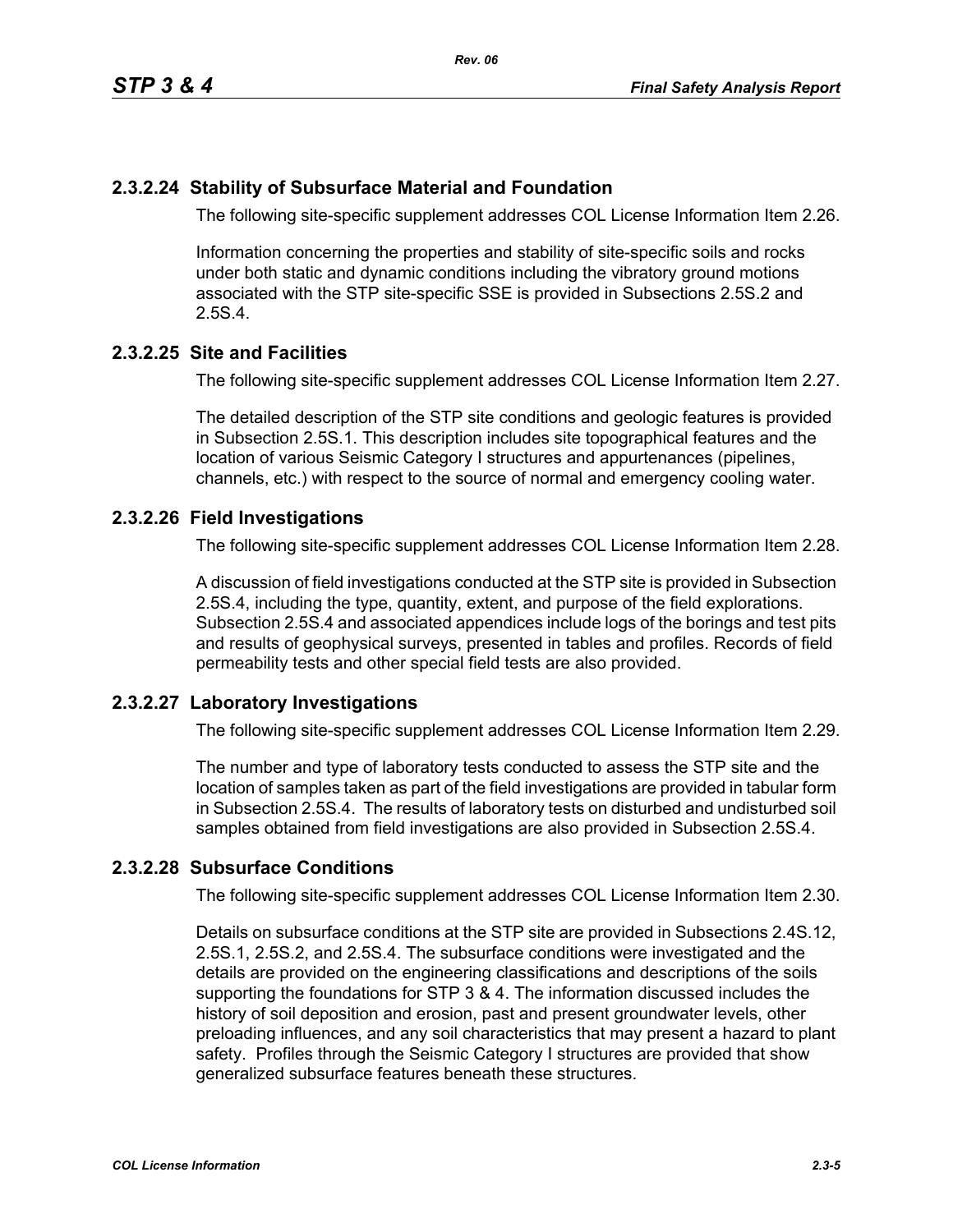## **2.3.2.29 Excavation and Backfilling for Foundation Construction**

The following site-specific supplement addresses COL License Information Item 2.31.

A description of the excavation and backfilling required for construction of the STP 3 & 4 foundations is provided in Subsection 2.5S.4. The site-specific soil properties below the base of the foundations are described. This description includes the configuration, along with detailed longitudinal sections and cross-sections of other safety-related STP 3 & 4 structures, including the ultimate heat sinks (UHS) and Seismic Category I buried pipes and electrical ducts. Data concerning the extent (horizontally and vertically) of all Seismic Category I excavations, fills, and slopes are provided. The locations, elevations, and grades for excavated slopes are described and shown on plot plans and typical cross-sections. A discussion of excavating and dewatering methods, excavation depths below grade, field inspection and testing of excavations, protection of foundation excavations from deterioration during construction, and the foundation dental fill work is provided in Subsections 2.4S.12 and 2.5S.4. The sources, quantities, and static and dynamic engineering properties of borrowed materials are described.

### **2.3.2.30 Effect of Groundwater**

The following site-specific supplement addresses COL License Information Item 2.32.

An analysis of the groundwater conditions at the STP site is provided in Subsections 2.4S.12 and 2.5S.4, including the effects of groundwater on site geotechnical properties such as total and effective unit weights, cohesion and angle of internal friction, and dynamic soil properties.

### **2.3.2.31 Liquefaction Potential**

The following site-specific supplement addresses COL License Information Item 2.33.

The liquefaction potential for the STP site under and around all Seismic Category I structures, including Category I buried pipelines and electrical ducts, is addressed in Subsection 2.5S.4. Justification for the selection of the soil properties used in the liquefaction potential evaluation (e.g., laboratory tests, field tests, and published data), the magnitude and duration of the earthquake, and the number of cycles of earthquakes is also provided in Subsection 2.5S.4.

### **2.3.2.32 Response of Soil and Rock to Dynamic Loading**

The following site-specific supplement addresses COL License Information Item 2.34.

The dynamic soil properties for the STP site, in terms of shear modulus and material damping as a function of shear strain, are discussed in Subsection 2.5S.4. These strain-dependent properties are used in the determination of the ground motion response spectra (site-specific SSE). Due to the depth to rock at the STP site, only soil properties are investigated for STP 3 & 4.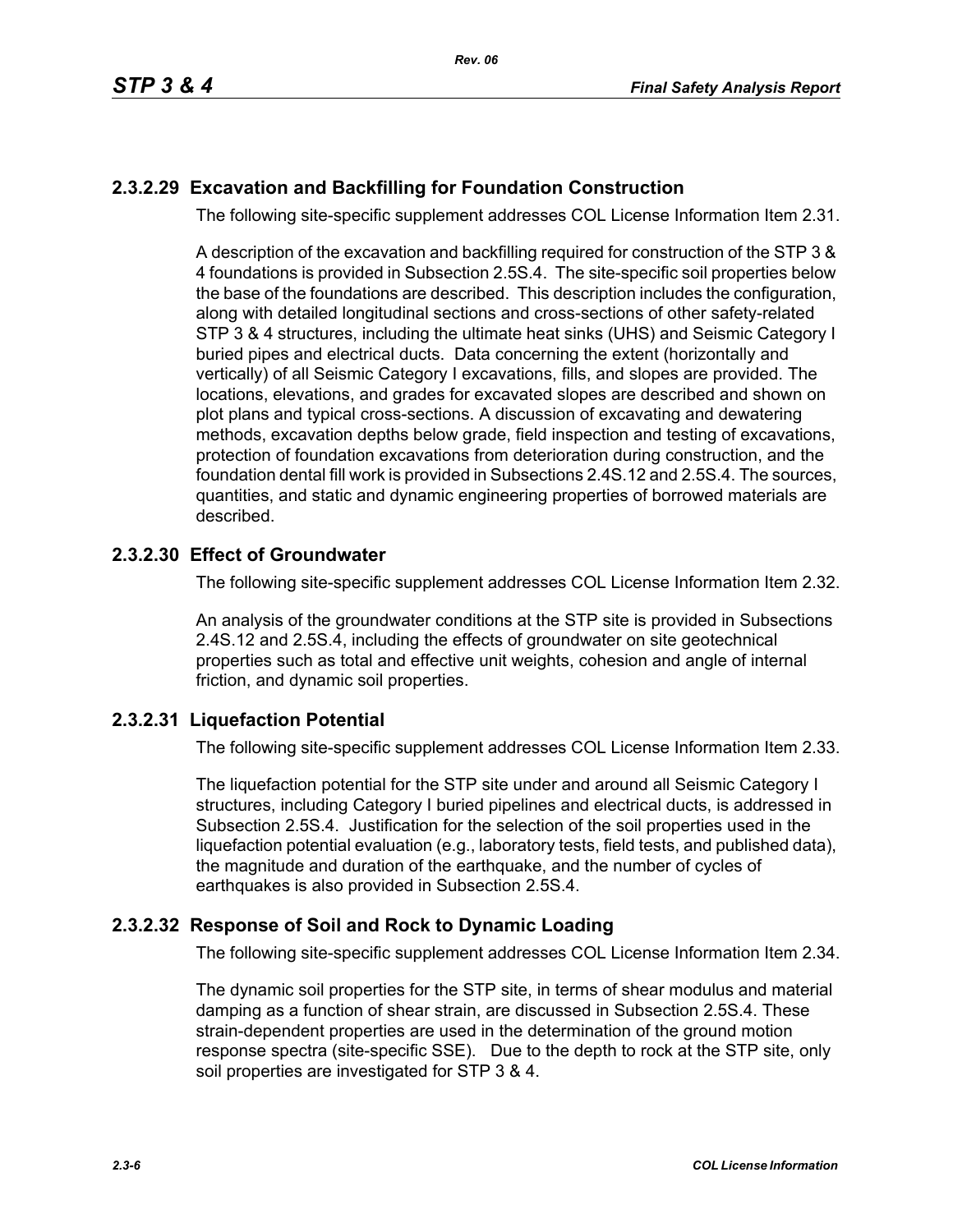### **2.3.2.33 Minimum Soil Bearing Capacity**

The following site-specific supplement addresses COL License Information Item 2.35.

Minimum static bearing capacity at the foundation level of the Reactor and Control Buildings is discussed in Subsection 2.5S.4. Bearing capacity of the foundation material for the other STP 3 & 4 safety-related facilities is also discussed in Subsection 2.5S.4.

### **2.3.2.34 Earth Pressures**

The following site-specific supplement addresses COL License Information Item 2.36.

The site-specific evaluation of static and dynamic lateral earth pressures and hydrostatic groundwater pressures acting on the STP 3 & 4 safety-related facilities is provided in Subsection 2.5S.4.

### **2.3.2.35 Soil Properties for Seismic Analysis of Buried Pipes**

The following site-specific supplement addresses COL License Information Item 2.37.

The soil properties used for the seismic analysis of Seismic Category I buried pipes and electrical conduits for STP 3 & 4 are provided in Subsection 2.5S.4.

### **2.3.2.36 Static and Dynamic Stability of Facilities**

The following site-specific supplement addresses COL License Information Item 2.38.

A description of the static and dynamic stability of the STP 3 & 4 facilities is provided in Subsection 2.5S.4. This information includes a discussion of the site-specific stability evaluation performed for the safety-related facilities including foundation rebound, settlement, differential settlement, and bearing capacity. The assumptions made in the stability analyses will be confirmed by as-built data, and the FSAR will be updated in accordance with 10 CFR 50.71(e) to provide confirmation that the as-built data are bounded by the assumptions. (COM 2.3-1)

#### **2.3.2.37 Subsurface Instrumentation**

The following site-specific supplement addresses COL License Information Item 2.39.

Instrumentation used for surveillance of the performance of the foundations for STP 3 & 4 safety-related structures is described in Subsection 2.5S.4. Monitoring program specifications, developed during the detailed stage of the project, addresses issues such as the installation of a sufficient quantity of instruments in the excavation zone, monitoring and recording frequency, and evaluation of the magnitude of subgrade rebound and structure settlement during excavation, dewatering, and subsequent foundation construction.

#### **2.3.2.38 Stability of Slopes**

The following site-specific supplement addresses COL License Information Item 2.40.